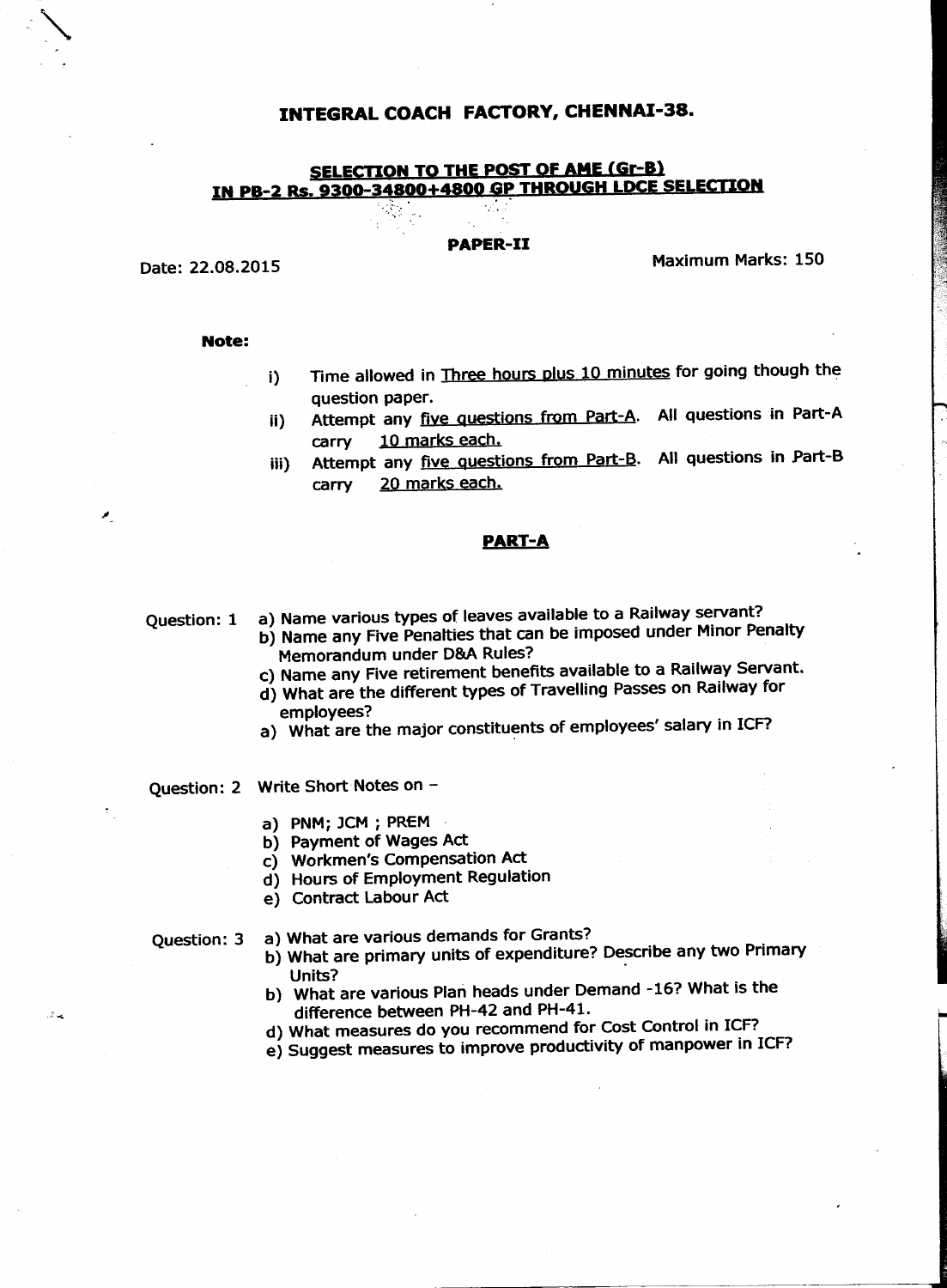$: 2:$ 

Question: 4 a) Write Short Notes on Energy Conservation Methods in ICF.

b) D&AR, ~ ~~,' *.\_·i: ../•••. ;. ;';' .• ~" •.:' ..*

c) Staff Welfare measures in ICF  $\sim$  .

d) Various Training courses conducted in TTC/ICF. ~. .'. 4

> $\ddot{\phantom{a}}$  $1.111$

- Question: 5 a) What are the various funds available for meeting Capital Expenditure on Indian Railways!
	- b) What is the difference in the items included in PINK Book; and LAW Book.
	- c)What is the difference between Work Study and Time & Motion Study?
	- d) Describe the duties of PE/PLand PE/PR.
- Question:6 What the advantage of Air springs compared to Helical Coil Springs? Which types of coaches manufactured by ICF are presently fitted with Air Springs and what are the future Plans for application of Air Springs?

## **PART-B**

Question: 7 a) Describe Incentive System prevalent in ICF. b) Measures taken in ICF to improve Industrial Safety.

نه و.

- Question: 8 a) Describe important machines in Wheel Shop of ICF. b) What is the difference between bogies and wheels of ICF and LHB Coaches.
- Question: 9 a) Describe important machines commissioned in newly set-up LHB shop of ICF. .
	- b) Describe different types of welding processes used in ICF and their relative advantages and disadvantages.
- Question: 10 a) Describe important works programmes recently included and executed appearing in PINK Book for improving and augmenting production infrastructure in ICF.
	- b) What are the important improvements recently brought about in conventional and LHB types coaches in ICF for superior passenger satisfaction.